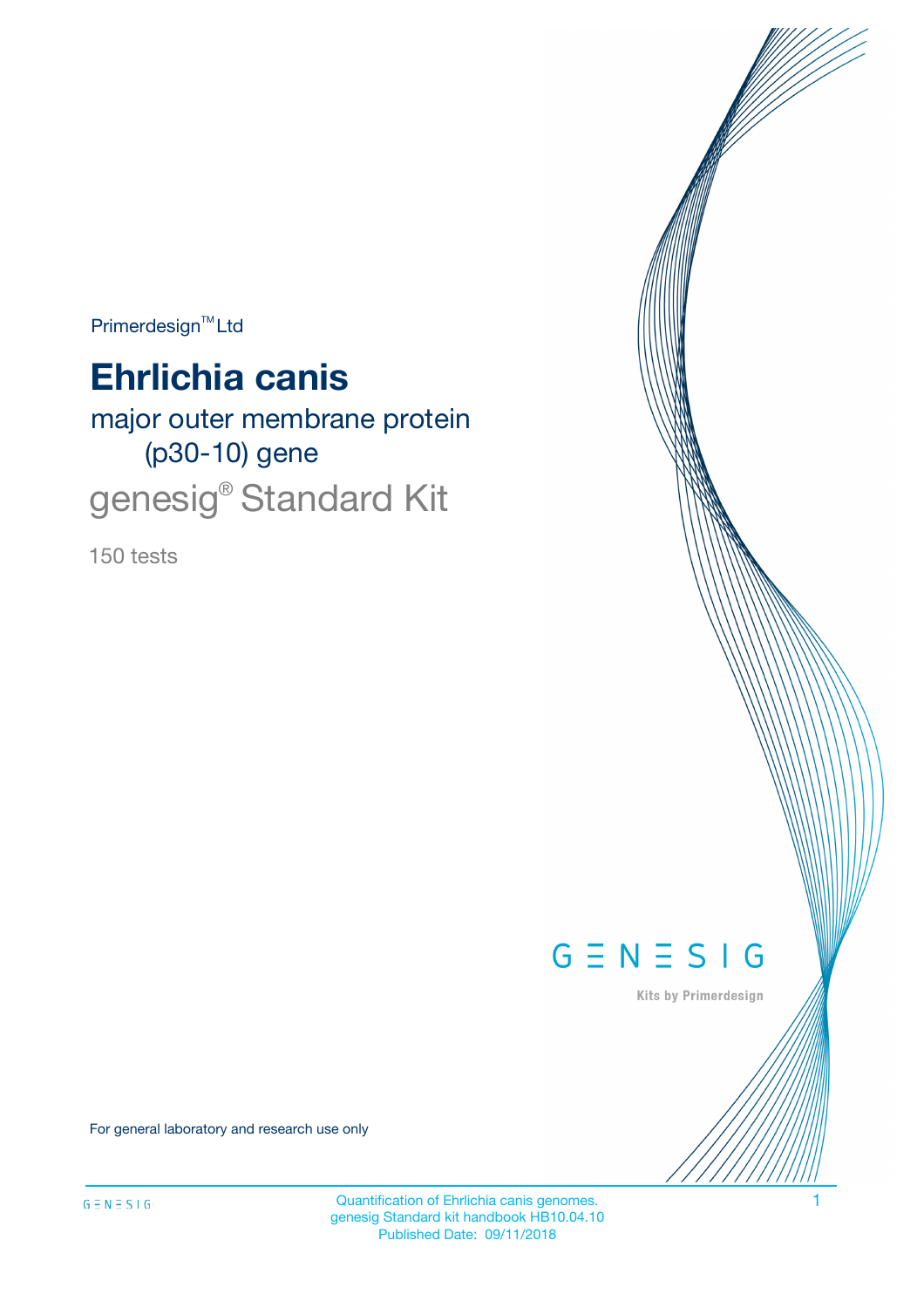### Introduction to Ehrlichia canis

Ehrlichia canis is a small spherical intracellular bacterium with a single circular chromosome. This bacterium acts as a causative agent of Ehrlichiosis, a disease commonly affecting canine species. Canine ehrlichiosis is found worldwide but most prominent in South America, Asia and Africa.

Ehrlichia are transmitted by ticks including the Brown Dog Tick, Rhipicephalus sanguineus and the Lone Star Tick Amblyomma americanum. The primary vector of E. canis, the brown dog tick, transfers the pathogen between hosts during blood meals. Ticks become carriers of E. canis by feeding on an infected animal, if infected in the larval stage, the tick can retain the bacteria in the midgut and salivary glands and infect hosts during blood meals in both the nymph and adult stage of their life cycle. Due to the nature of this pathogens cell walls it is able to resist the immune response of the host by evading the hosts antibodies, E. canis penetrates the monocytes and macrophages of hosts and is capable of spreading throughout the lymphatic system. The disease can take a chronic form where bone marrow will fail to develop along with anaemia, leaving the animal susceptible to further infection.

Dogs with Ehrlichiosis can be asymptotic, however commonly present with fever, lethargy, depression, anorexia, and weight loss. Occasionally dogs may show symptoms of neurologic disease, vomiting, or diarrhea. Humans can become infected with Ehrlichiosis, but through a tick bite rather than through and infected dog. Common symptoms include fever, chills, headache and muscle aches.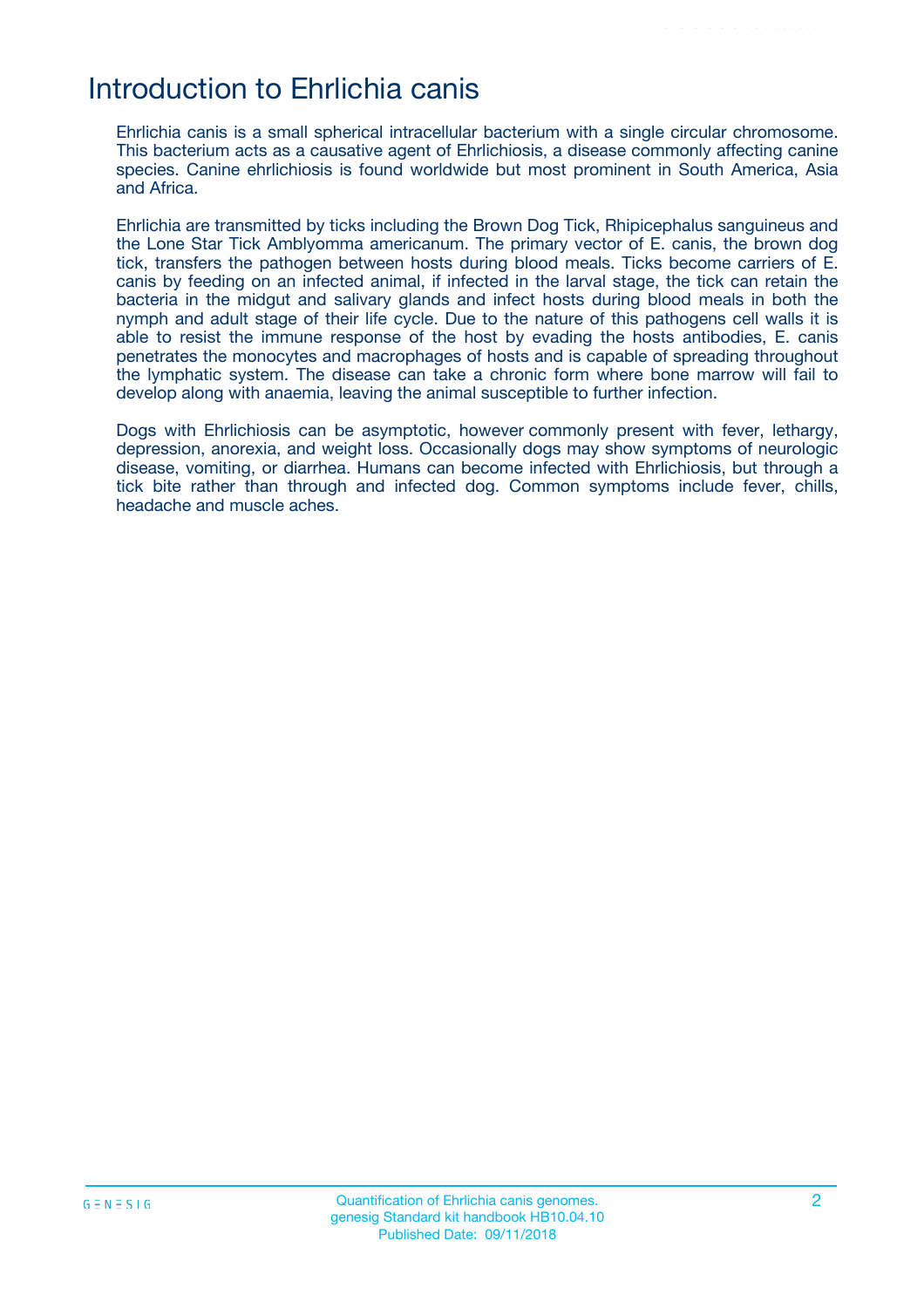

The Primerdesign genesig Kit for Ehrlichia canis (E.canis) genomes is designed for the in vitro quantification of E.canis genomes. The kit is designed to have a broad detection profile. Specifically, the primers represent 100% homology with over 95% of the NCBI database reference sequences available at the time of design.

The dynamics of genetic variation means that new sequence information may become available after the initial design. Primerdesign periodically reviews the detection profiles of our kits and when required releases new versions.

If you require further information, or have a specific question about the detection profile of this kit then please send an e.mail to enquiry@primerdesign.co.uk and our bioinformatics team will answer your question.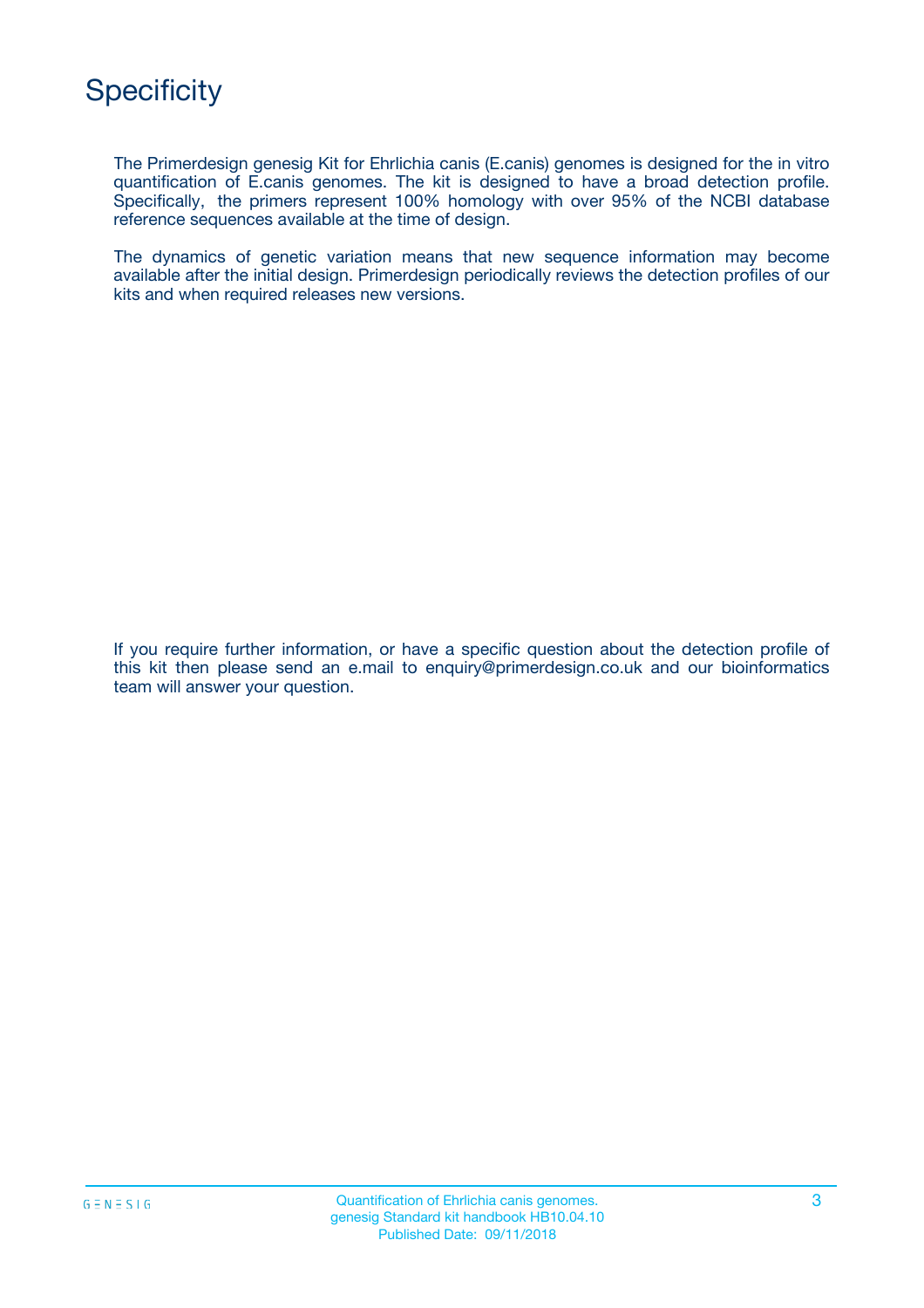# Kit contents

- **E.canis specific primer/probe mix (150 reactions BROWN)** FAM labelled
- **E.canis positive control template (for Standard curve RED)**
- **RNase/DNase free water (WHITE)** for resuspension of primer/probe mixes
- **Template preparation buffer (YELLOW)** for resuspension of positive control template and standard curve preparation

## Reagents and equipment to be supplied by the user

#### **Real-time PCR Instrument**

#### **Extraction kit**

This kit is recommended for use with genesig Easy DNA/RNA extraction kit. However, it is designed to work well with all processes that yield high quality RNA and DNA with minimal PCR inhibitors.

#### **oasig**TM **lyophilised or Precision**®**PLUS 2X qPCR Master Mix**

This kit is intended for use with oasig or PrecisionPLUS2X qPCR Master Mix.

**Pipettors and Tips**

**Vortex and centrifuge**

**Thin walled 1.5 ml PCR reaction tubes**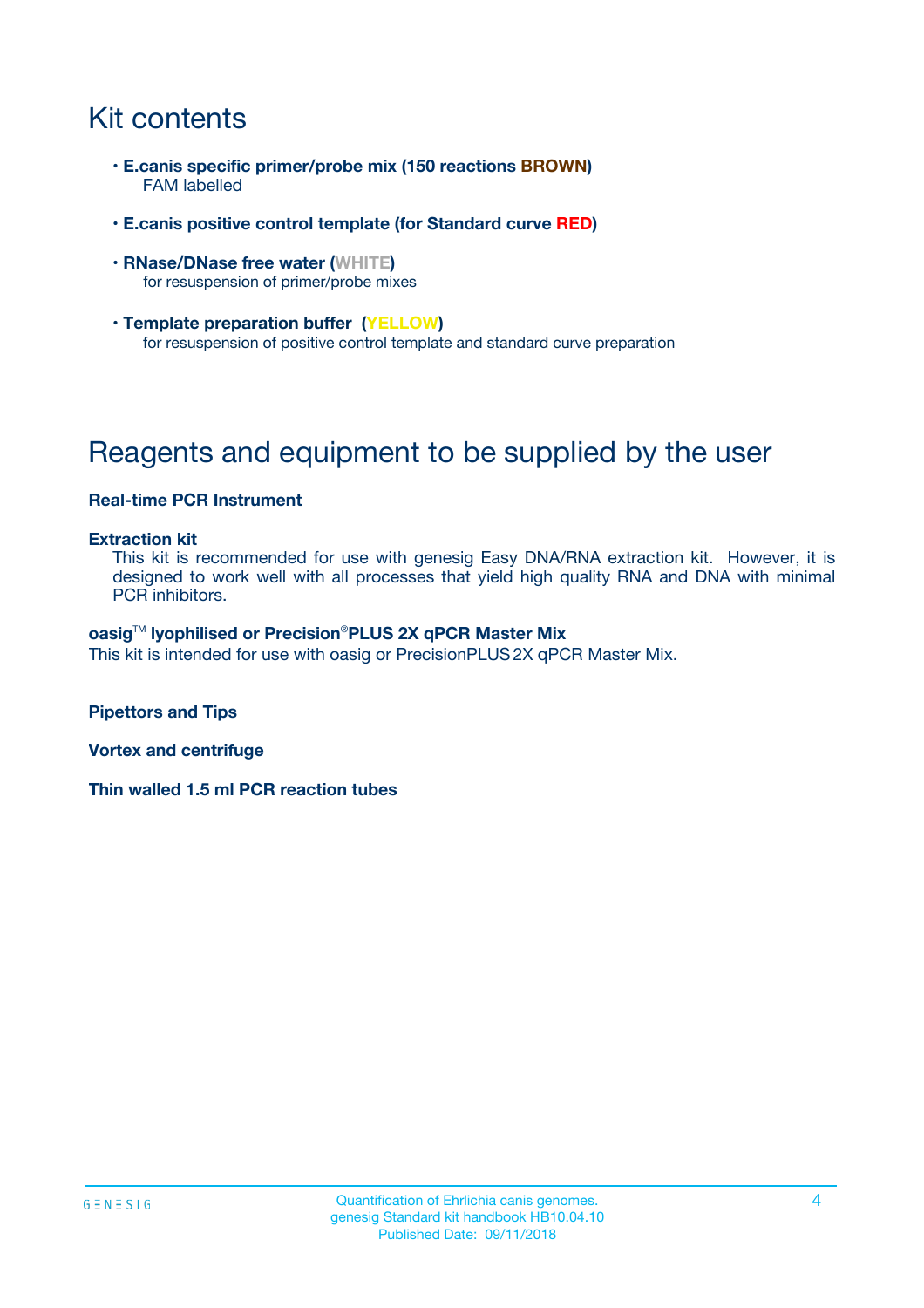### Kit storage and stability

This kit is stable at room temperature but should be stored at -20ºC on arrival. Once the lyophilised components have been resuspended they should not be exposed to temperatures above -20°C for longer than 30 minutes at a time and unnecessary repeated freeze/thawing should be avoided. The kit is stable for six months from the date of resuspension under these circumstances.

If a standard curve dilution series is prepared this can be stored frozen for an extended period. If you see any degradation in this serial dilution a fresh standard curve can be prepared from the positive control.

Primerdesign does not recommend using the kit after the expiry date stated on the pack.

### Suitable sample material

All kinds of sample material suited for PCR amplification can be used. Please ensure the samples are suitable in terms of purity, concentration, and DNA integrity. Always run at least one negative control with the samples. To prepare a negative-control, replace the template DNA sample with RNase/DNase free water.

### Dynamic range of test

Under optimal PCR conditions genesig E.canis detection kits have very high priming efficiencies of >95% and can detect less than 100 copies of target template.

### Notices and disclaimers

This product is developed, designed and sold for research purposes only. It is not intended for human diagnostic or drug purposes or to be administered to humans unless clearly expressed for that purpose by the Food and Drug Administration in the USA or the appropriate regulatory authorities in the country of use. During the warranty period Primerdesign genesig detection kits allow precise and reproducible data recovery combined with excellent sensitivity. For data obtained by violation to the general GLP guidelines and the manufacturer's recommendations the right to claim under guarantee is expired. PCR is a proprietary technology covered by several US and foreign patents. These patents are owned by Roche Molecular Systems Inc. and have been sub-licensed by PE Corporation in certain fields. Depending on your specific application you may need a license from Roche or PE to practice PCR. Additional information on purchasing licenses to practice the PCR process may be obtained by contacting the Director of Licensing at Roche Molecular Systems, 1145 Atlantic Avenue, Alameda, CA 94501 or Applied Biosystems business group of the Applera Corporation, 850 Lincoln Centre Drive, Foster City, CA 94404. In addition, the 5' nuclease assay and other homogeneous amplification methods used in connection with the PCR process may be covered by U.S. Patents 5,210,015 and 5,487,972, owned by Roche Molecular Systems, Inc, and by U.S. Patent 5,538,848, owned by The Perkin-Elmer Corporation.

### Trademarks

Primerdesign™ is a trademark of Primerdesign Ltd.

genesig $^\circledR$  is a registered trademark of Primerdesign Ltd.

The PCR process is covered by US Patents 4,683,195, and 4,683,202 and foreign equivalents owned by Hoffmann-La Roche AG. BI, ABI PRISM® GeneAmp® and MicroAmp® are registered trademarks of the Applera Genomics (Applied Biosystems Corporation). BIOMEK® is a registered trademark of Beckman Instruments, Inc.; iCycler™ is a registered trademark of Bio-Rad Laboratories, Rotor-Gene is a trademark of Corbett Research. LightCycler™ is a registered trademark of the Idaho Technology Inc. GeneAmp®, TaqMan® and AmpliTaqGold® are registered trademarks of Roche Molecular Systems, Inc., The purchase of the Primerdesign reagents cannot be construed as an authorization or implicit license to practice PCR under any patents held by Hoffmann-LaRoche Inc.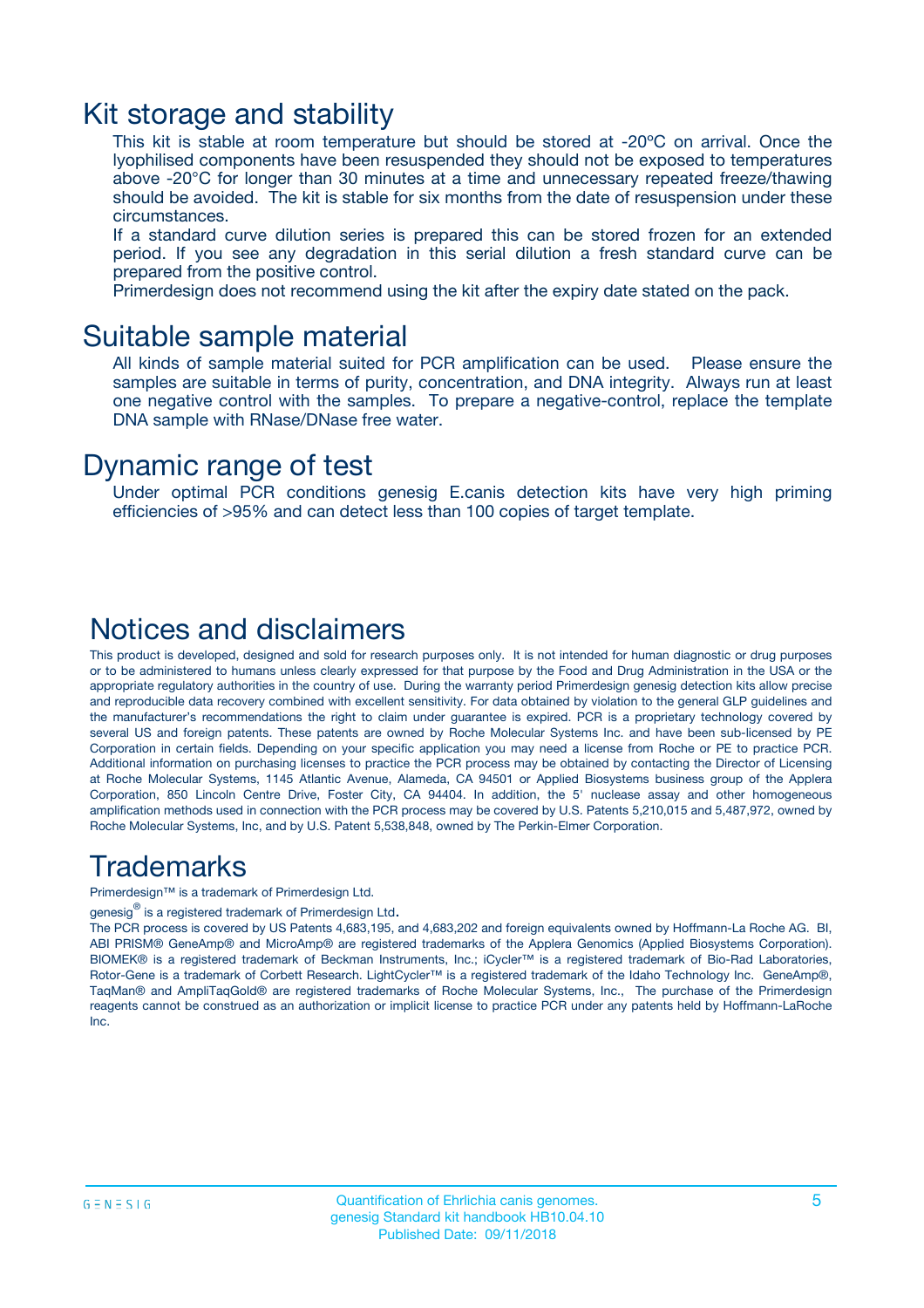### Principles of the test

#### **Real-time PCR**

A E.canis specific primer and probe mix is provided and this can be detected through the FAM channel.

The primer and probe mix provided exploits the so-called TaqMan® principle. During PCR amplification, forward and reverse primers hybridize to the E.canis DNA. A fluorogenic probe is included in the same reaction mixture which consists of a DNA probe labeled with a 5`-dye and a 3`-quencher. During PCR amplification, the probe is cleaved and the reporter dye and quencher are separated. The resulting increase in fluorescence can be detected on a range of qPCR platforms.

#### **Positive control**

For copy number determination and as a positive control for the PCR set up, the kit contains a positive control template. This can be used to generate a standard curve of E.canis copy number / Cq value. Alternatively the positive control can be used at a single dilution where full quantitative analysis of the samples is not required. Each time the kit is used, at least one positive control reaction must be included in the run. A positive result indicates that the primers and probes for detecting the target E.canis gene worked properly in that particular experimental scenario. If a negative result is obtained the test results are invalid and must be repeated. Care should be taken to ensure that the positive control does not contaminate any other kit component which would lead to false-positive results. This can be achieved by handling this component in a Post PCR environment. Care should also be taken to avoid cross-contamination of other samples when adding the positive control to the run. This can be avoided by sealing all other samples and negative controls before pipetting the positive control into the positive control well.

#### **Negative control**

To validate any positive findings a negative control reaction should be included every time the kit is used. For this reaction the RNase/DNase free water should be used instead of template. A negative result indicates that the reagents have not become contaminated while setting up the run.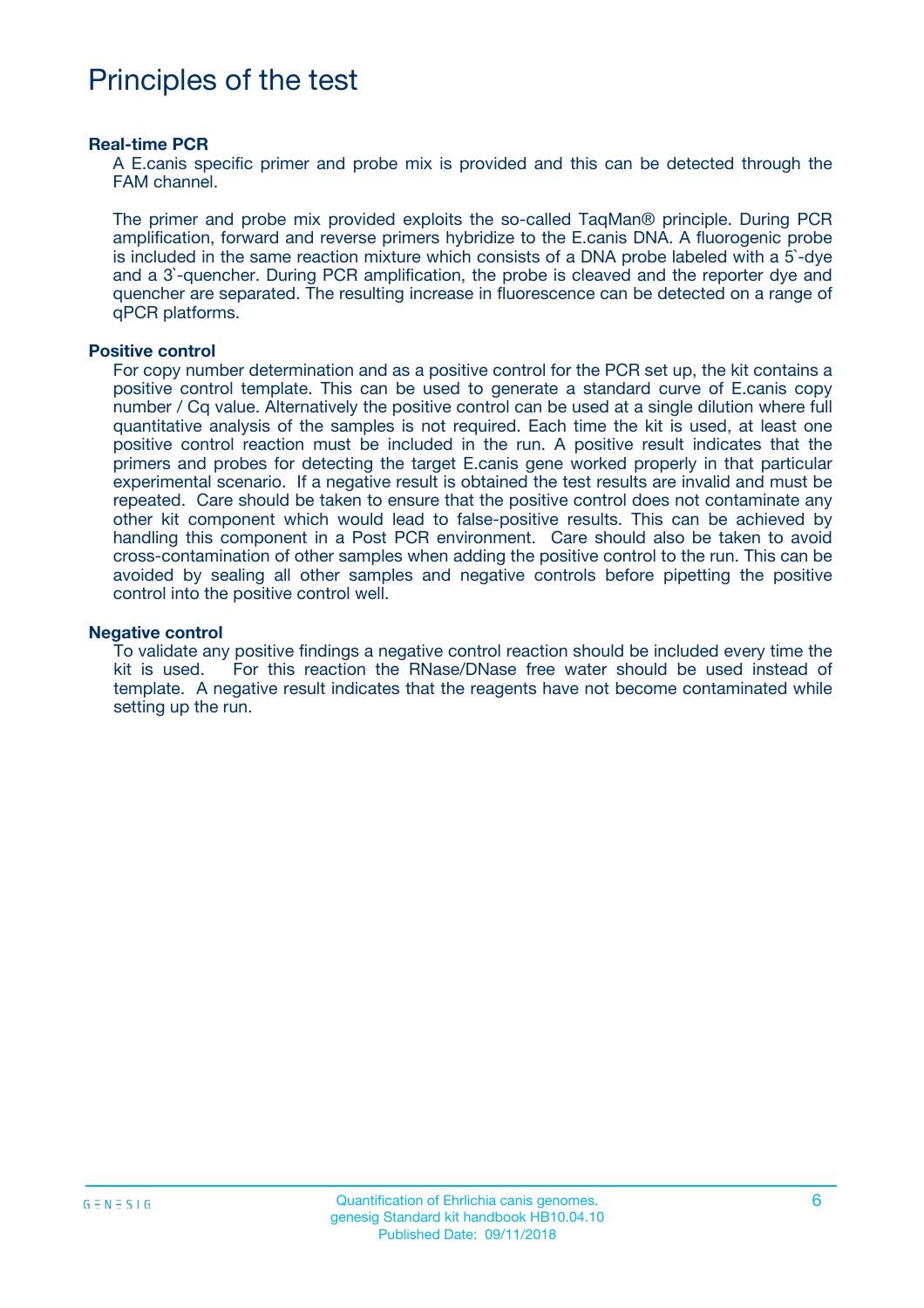### Resuspension protocol

To minimize the risk of contamination with foreign DNA, we recommend that all pipetting be performed in a PCR clean environment. Ideally this would be a designated PCR lab or PCR cabinet. Filter tips are recommended for all pipetting steps.

#### **1. Pulse-spin each tube in a centrifuge before opening.**

This will ensure lyophilised primer and probe mix is in the base of the tube and is not spilt upon opening the tube.

**2. Resuspend the kit components in the RNase/DNase free water supplied, according to the table below.**

To ensure complete resuspension, vortex each tube thoroughly.

| Component - resuspend in water<br>Volume |        |
|------------------------------------------|--------|
| <b>Pre-PCR pack</b>                      |        |
| E.canis primer/probe mix (BROWN)         | 165 ul |

#### **3. Resuspend the positive control template in the template preparation buffer supplied, according to the table below:**

To ensure complete resuspension, vortex the tube thoroughly.

| Component - resuspend in template preparation buffer |        |  |
|------------------------------------------------------|--------|--|
| <b>Post-PCR heat-sealed foil</b>                     |        |  |
| E.canis Positive Control Template (RED) *            | 500 µl |  |

\* This component contains high copy number template and is a VERY significant contamination risk. It must be opened and handled in a separate laboratory environment, away from the other components.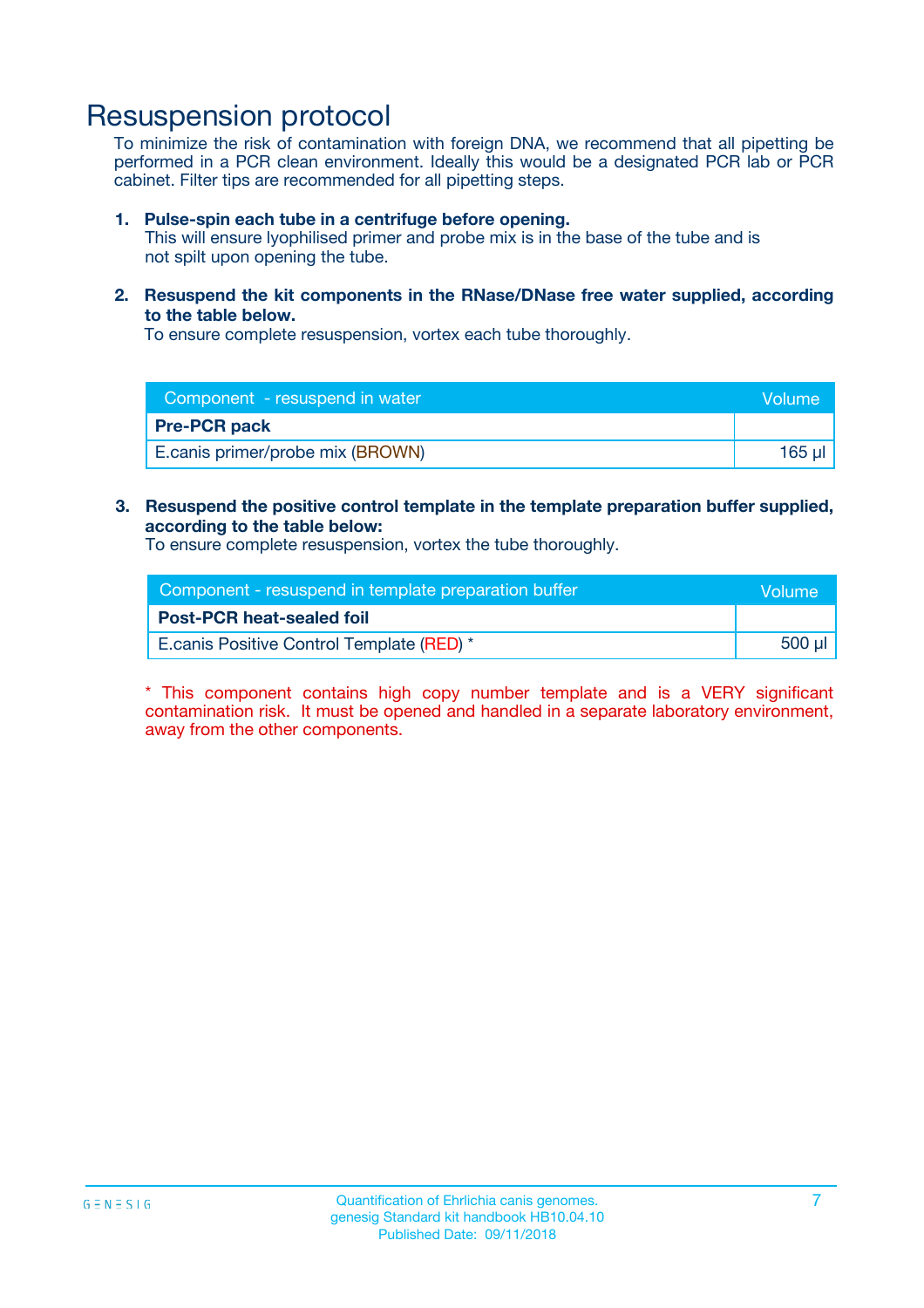# qPCR detection protocol

**1. For each DNA sample prepare a reaction mix according to the table below:** Include sufficient reactions for positive and negative controls.

| Component                                 | Volume           |
|-------------------------------------------|------------------|
| oasig or PrecisionPLUS 2X qPCR Master Mix | 10 $\mu$         |
| E.canis primer/probe mix (BROWN)          | 1 $\mu$          |
| <b>RNase/DNase free water (WHITE)</b>     | $4 \mu$          |
| <b>Final Volume</b>                       | 15 <sub>ul</sub> |

- **2. Pipette 15µl of this mix into each well according to your qPCR experimental plate set up.**
- **3. Prepare DNA templates for each of your samples.**
- **4. Pipette 5µl of DNA template into each well, according to your experimental plate set up.**

For negative control wells use 5µl of RNase/DNase free water. The final volume in each well is 20µl.

**5. If a standard curve is included for quantitative analysis, prepare a reaction mix according to the table below:**

| Component                                 | Volume          |
|-------------------------------------------|-----------------|
| oasig or PrecisionPLUS 2X qPCR Master Mix | 10 µl           |
| E.canis primer/probe mix (BROWN)          | 1 µI            |
| <b>RNase/DNase free water (WHITE)</b>     | $4 \mu$         |
| <b>Final Volume</b>                       | 15 <sub>µ</sub> |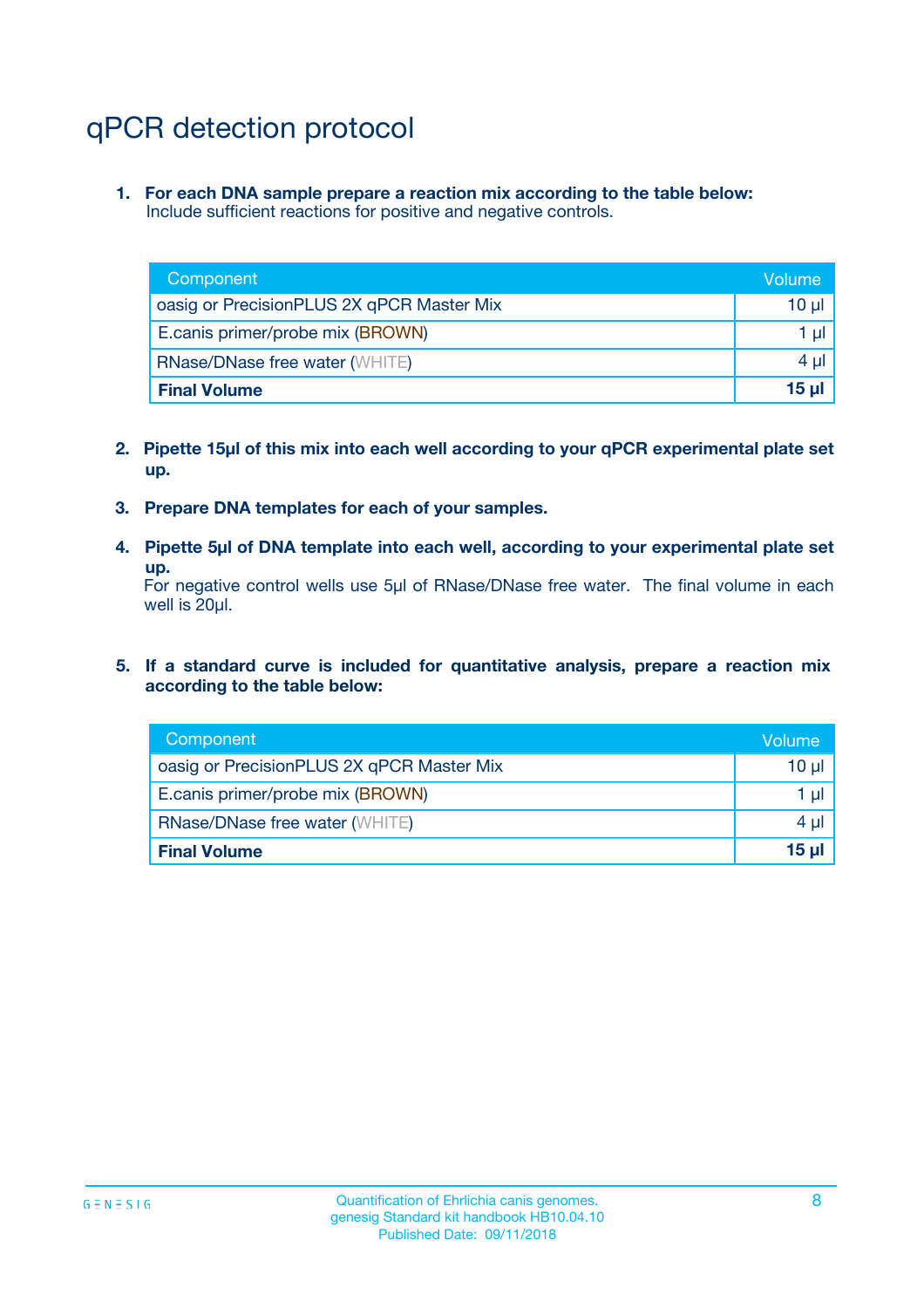#### **6. Preparation of a standard curve dilution series.**

- 1) Pipette 90µl of template preparation buffer into 5 tubes and label 2-6
- 2) Pipette 10µl of Positive Control Template (RED) into tube 2
- 3) Vortex thoroughly
- 4) Change pipette tip and pipette 10µl from tube 2 into tube 3
- 5) Vortex thoroughly

Repeat steps 4 and 5 to complete the dilution series

| <b>Standard Curve</b>         | <b>Copy Number</b>     |
|-------------------------------|------------------------|
| Tube 1 Positive control (RED) | $2 \times 10^5$ per µl |
| Tube 2                        | $2 \times 10^4$ per µl |
| Tube 3                        | $2 \times 10^3$ per µl |
| Tube 4                        | $2 \times 10^2$ per µl |
| Tube 5                        | 20 per µl              |
| Tube 6                        | 2 per ul               |

7. Pipette 5µl of standard template into each well for the standard curve according to your experimental plate set up.

The final volume in each well is 20µl.

# qPCR amplification protocol

Amplification conditions using oasig or PrecisionPLUS2X qPCR Master Mix.

|             | <b>Step</b>       | <b>Time</b>     | Temp    |
|-------------|-------------------|-----------------|---------|
|             | Enzyme activation | 2 min           | 95 °C   |
| Cycling x50 | Denaturation      | 10 <sub>s</sub> | 95 $°C$ |
|             | DATA COLLECTION * | 60 s            | 60 °C   |

\* Fluorogenic data should be collected during this step through the FAM channel